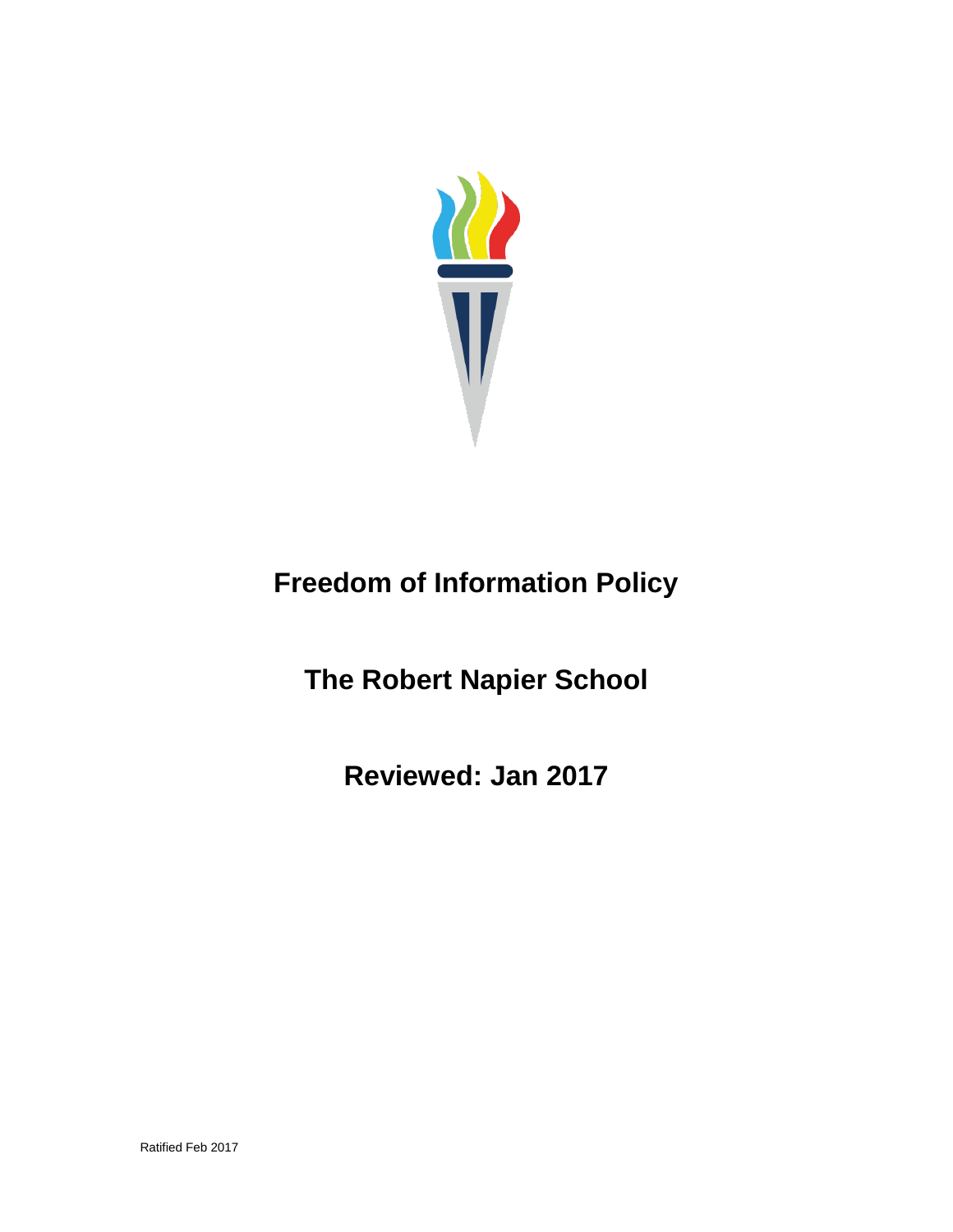

## **The Robert Napier School Publication Scheme on information available under the Freedom of Information Act 2000**

The Governing Body is responsible for maintenance of this scheme

#### **Introduction: what a publication scheme is and why it has been developed**

One of the aims of the Freedom of Information Act 2000 (which is referred to as FOIA in the rest of this document) is that public authorities, including all maintained schools, should be clear and proactive about the information they will make public. To do this we must produce a publication scheme, setting out:

- · *The classes of information which we publish or intend to publish;*
- · *The manner in which the information will be published; and*
- · *Whether the information is available free of charge or on payment.*

The scheme covers information already published and information which is to be published in the future. All information in our publication scheme is either available for you on our website to download and print off or available in paper form. Some information that we hold may not be made public, for example personal information. This publication scheme conforms to the model scheme for schools approved by the Information Commissioner. *(The Information Commissioner's Office is the UK's independent public body set up to promote access to official information and to protect personal information.)*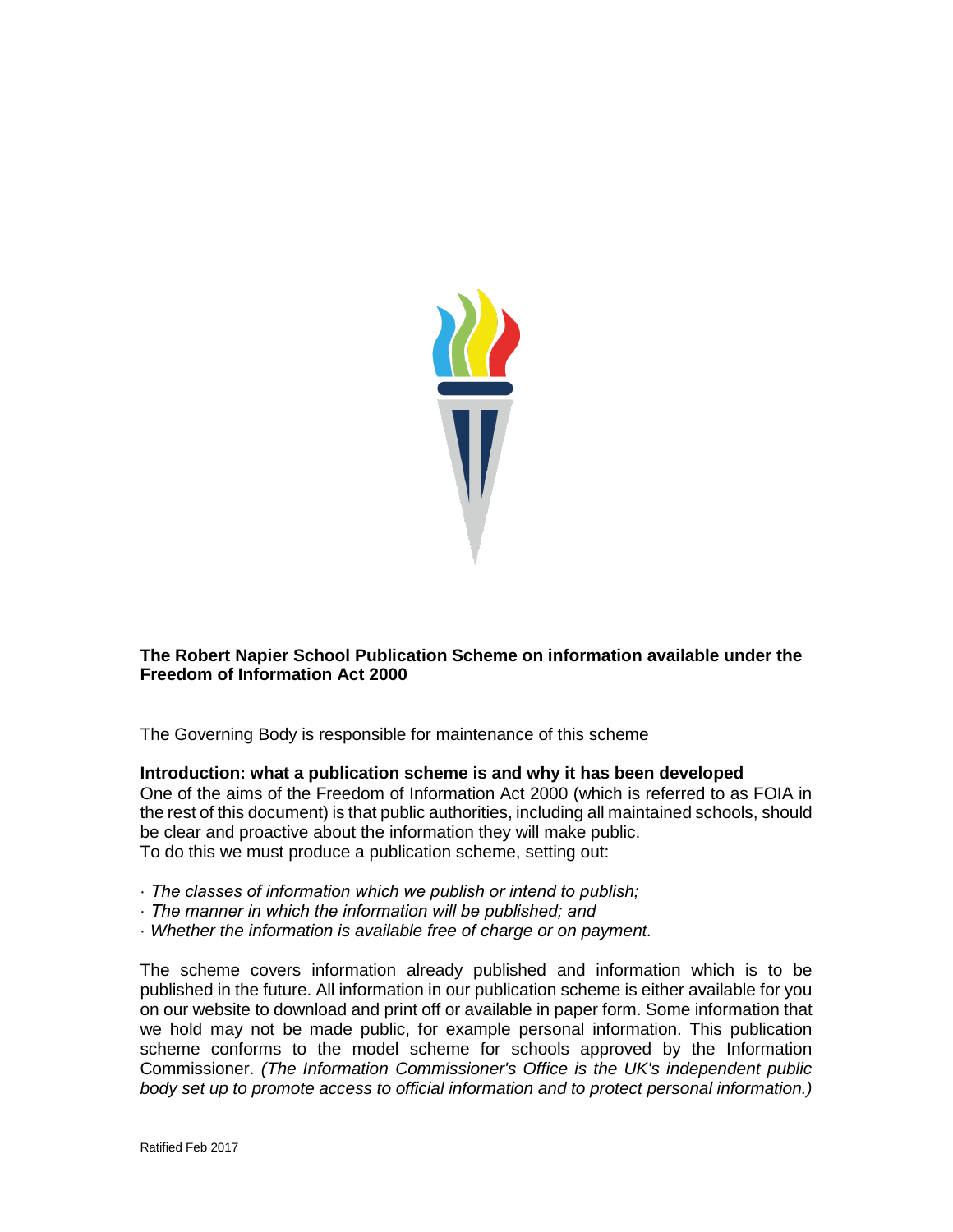#### **Aims and Objectives**

The aim of the school is to enable students to become independent learners, to take charge of their learning, and make decisions based on moral values. We want our students to live in the world as independent adults, meeting the challenges of the twenty-first century.

The purpose of the school is to be a learning community where young people and adults share the search for knowledge, truth and the pursuit of excellence. We aim to provide students with a broad and balanced curriculum which helps them to reach the highest possible level of academic success and personal growth. It is crucial that our students are happy at school, and that they uphold the values of taking responsibility, fostering good relationships and showing respect.

We see the school as part of the local community, and all of us who work at the school should share the values of good neighbourliness and understanding that difference is a source of enrichment.

This publication scheme is a means of showing how we are pursuing our aims.

#### **Categories of Information Published**

The publication scheme guides you to information which we currently publish (or have recently published) or which we will publish in the future. This is split into categories of information known as 'classes'.

# **SCHOOL PUBLICATION SCHEME Last reviewed: January 2017**

The classes of information that we undertake to make available are organised into broad topic areas:

- · **Who we are and what we do:** information and our ethos**,** values and general information about the FPTA Academies Trust and its academies (schools) e.g. School prospectus, its staff, leadership and governance, information about the curriculum, school terms and events.
- · **What we spend and how we spend it:** financial information relating to projected and actual income and expenditure, tendering, procurement and contracts
- · **What our priorities are and how we are doing:** performance information e.g. Ofsted report and examination results
- · **How we make decisions:** decisions of the leadership of the Trust, academies (schools), and directors, as well as our Admissions policies.
- · **Our policies and procedures:** current written policies and procedures for delivering our services and responsibilities
- · **Governing Body Documents**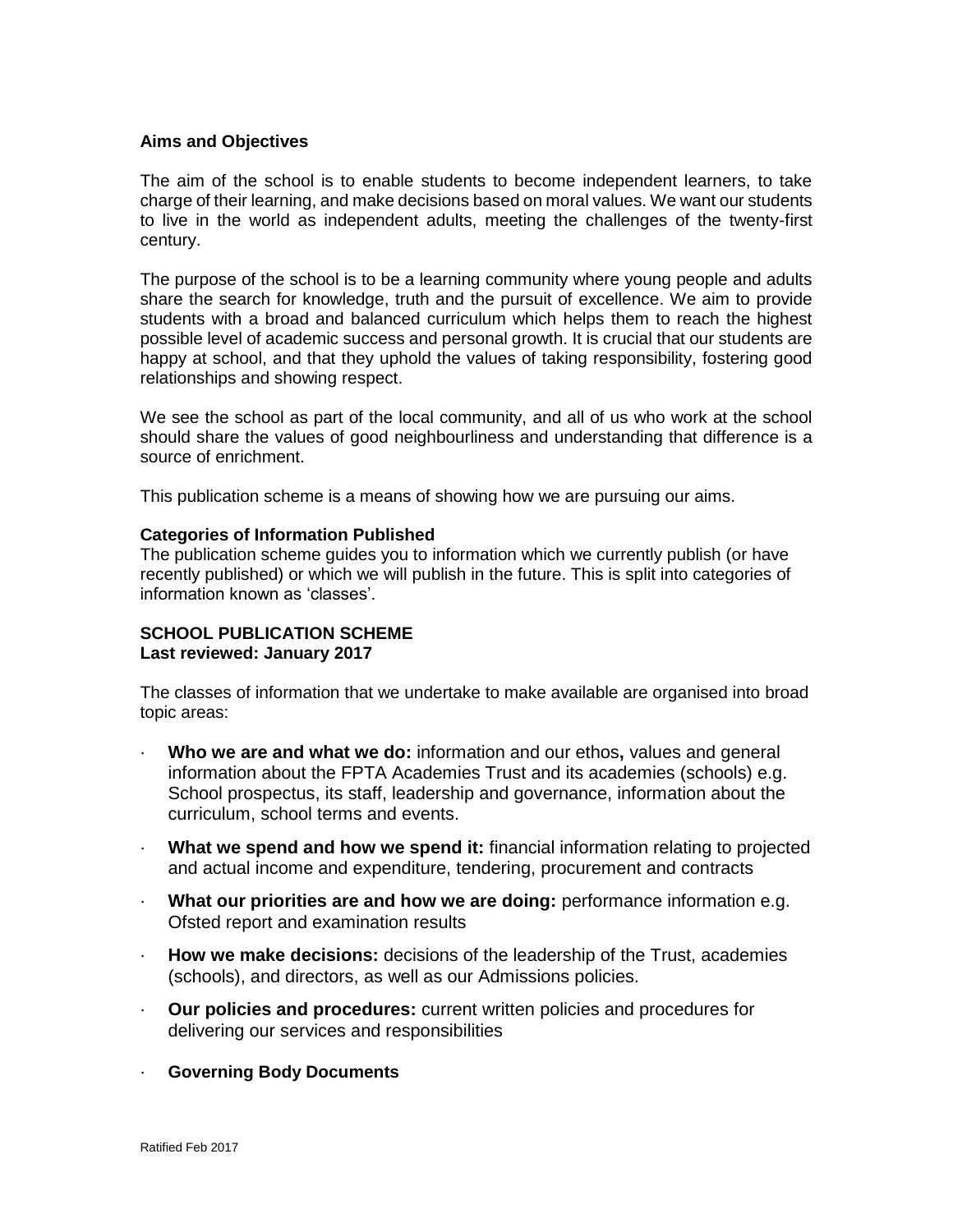As the school is part of FPTA Academies Trust the published audited accounts are available upon request or downloaded from the Trust website.

#### **Other information relating to the Governing Body that is available on request Description**

- Details of the Governing Body membership, including name and address of chair and clerk
- A statement on progress in implementing the action plan drawn up following an Inspection
- A financial statement, including gifts made to the school and amounts paid to Governing Body members for expenses
- A description of the school's arrangements for security of students, staff and the premises
- Information about the implementation of the Governing Body's policy on students with Special Educational Needs (SEN) and any changes to the policy during the last year
- A description of the arrangements for the admission of students with disabilities; details of steps to prevent disabled students being treated less favourably than other students;
- Details of existing facilities to assist access to the school by students with disabilities; and the **accessibility plan** covering future policies for increasing access by those with disabilities to the school
- A statement of policy on whole staff development identifying how teachers' professional development impacts on teaching and learning
- The name of the Governing Body, and the manner in which the Governing Body is constituted
- The term of office of each category of Governing Body member, if less than 4 years
- The name of anybody entitled to appoint any category of Governing Body member
- Agreed minutes of meetings of the Governing Body and its committees *[current and last full academic school year]*

## **How to request information**

If you require a paper version of any of the documents within the scheme, please contact the school by telephone, email, fax or letter. Contact details are set out below, or you can visit our website at [www.robertnapier.org.uk](http://www.robertnapier.org.uk/)

Email: [trns@robertnapier.org.uk](mailto:trns@robertnapier.org.uk) Tel: 01634 851157 Fax: 01634 280972 Contact Address: The Robert Napier School Third Avenue **Gillingham** MF7 2LX

To help us process your request quickly, please clearly mark any correspondence "**PUBLICATION SCHEME REQUEST"** (in CAPITALS please).